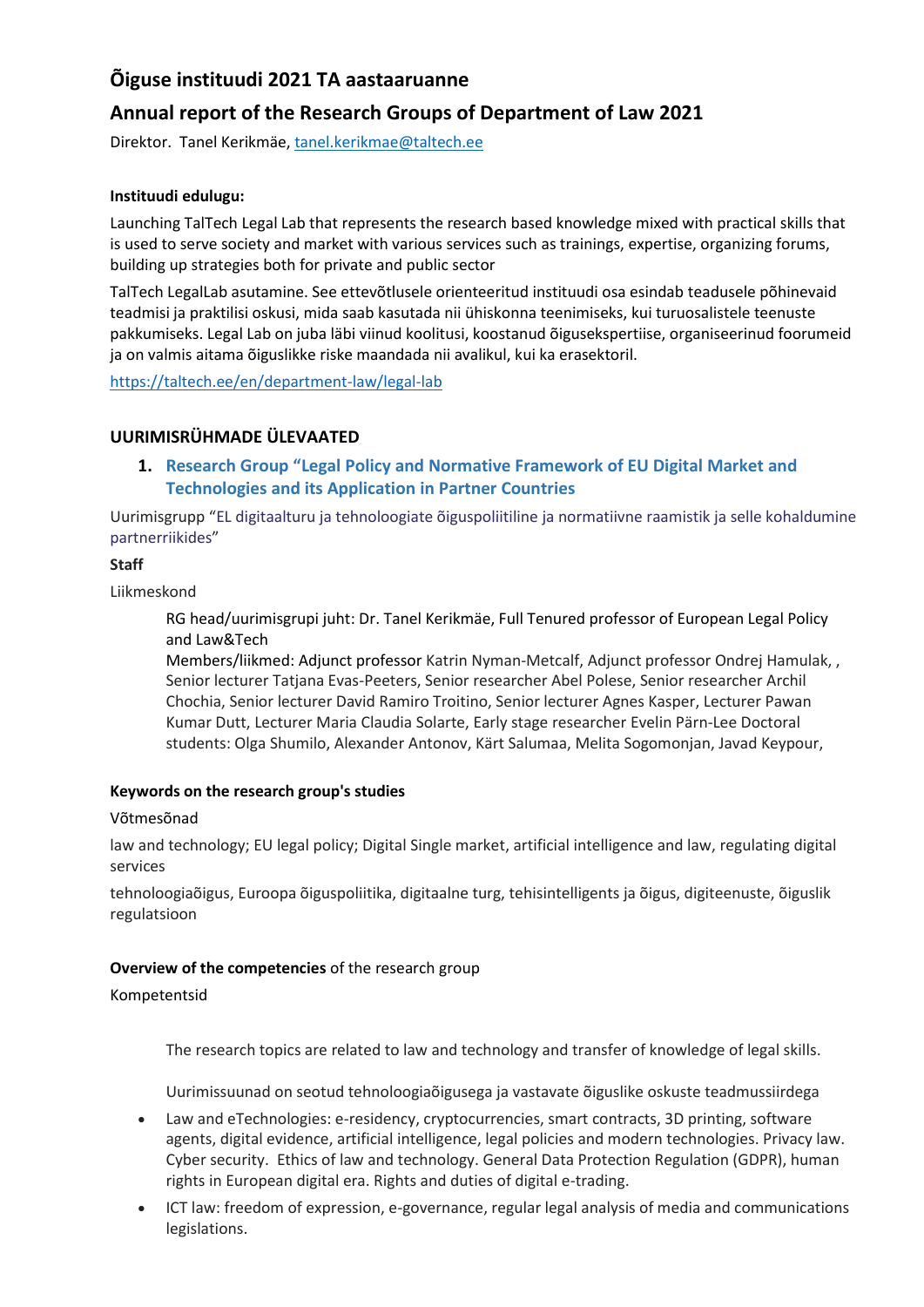- Õigus ja e-tehnoloogiad: e-residentsus, krüptoraha, targad lepingud, 3D printimine, tarkvaraagendid, digitõendid, tehisintellekt, moodsad tehnoloogiad ja õiguspoliitika. Privaatsusõigus, küberjulgeolekuõigus, eetika ja õiguse seosed. Andmekaitse määrus, inimõigused Euroopa digiajastul, digitaalse kaubandusega seonduvad õigused ja kohustused.
- IKT õigus: väljendusvabadus, e-valitsus, media ja kommunikatsiooni õiguslik analüüs.

# **Outstanding research results** of the research group for the past year:

Tanel Kerikmäe was an invited participant: high-level think-tank event on the future of the EU's Eastern Partnership. The German Council on Foreign Relations (DGAP), Directorate-General for Neighborhood and Enlargement Negotiations (DG NEAR).

The research group organized TalTech Legal Lab seminar "Metaverse: welcome to the world of tomorrow" https://taltech.ee/en/events/taltech-legal-lab-open-seminar-metaverse.

The research group head acted as a coordinator of the framework agreement concluded between TalTech, Pärnu City and Pärnu Hospital (Tallinn).

The research group members gave a legal expertise for ICF delivering analysis for European Commission (DG Just) in the project: Framework Contracts on evaluation, impact assessment and related policy support services in the Justice and Consumers policy areas and another expertise for for Valdani Vicari & Associati for providing a report for Italian Ministry of Justice on Study on Design and Dissemination of IT System for Civil and Criminal Justice (REFORM/SC2020/090) and to the European Commission (Directorate General for Justice and Consumers) in the framework of Impact Assessment Study to support the preparation of an EU instrument on to help improve the resilience of our democracies and address the threats of interference in elections through greater transparency in political advertising, and other measures to promote resilient democracy in the EU.

The research group acted as a co-organisers of online conference "The Joys and Perils of Platform Work in Estonia" (Tallinn, Tallinna ülikool/Tallinna Tehnikaülikool).

#### **Classification**

Within *the TalTech Academic Development Plan priority areas*, the research team directly contributes to direction

- "4 Future governance" and
- "5 Innovative SME-s and digital economy"

In terms of *Frascati classification*, the RG activity relates to 5.5. (Social Sciences – subgroup Law).

**CERCS** 

155 European Law/Euroopa õigus

S114 Võrdlev õigusteadus/comparative law

123 Informatics law/Informaatikaõigus

#### **Honours/awards of the RG members** at national/international level for the past year:

Tanel Kerikmäe, Letter of Appreciation for supporting doctoral studies, Ministry of Internal Affairs of Ukraine, Kharkiv National University of Internal Affairs

# **Participation of the RG members** in the activities of international R&D organizations, membership of foreign academies:

# **Tanel Kerikmäe:**

Invited Science-Research Fellow of project "The Advent, Pitfalls and Limits of Digital Sovereignty of the EU". Palacký University in Olomouc

Research Group Applied Ethics (RGAE), member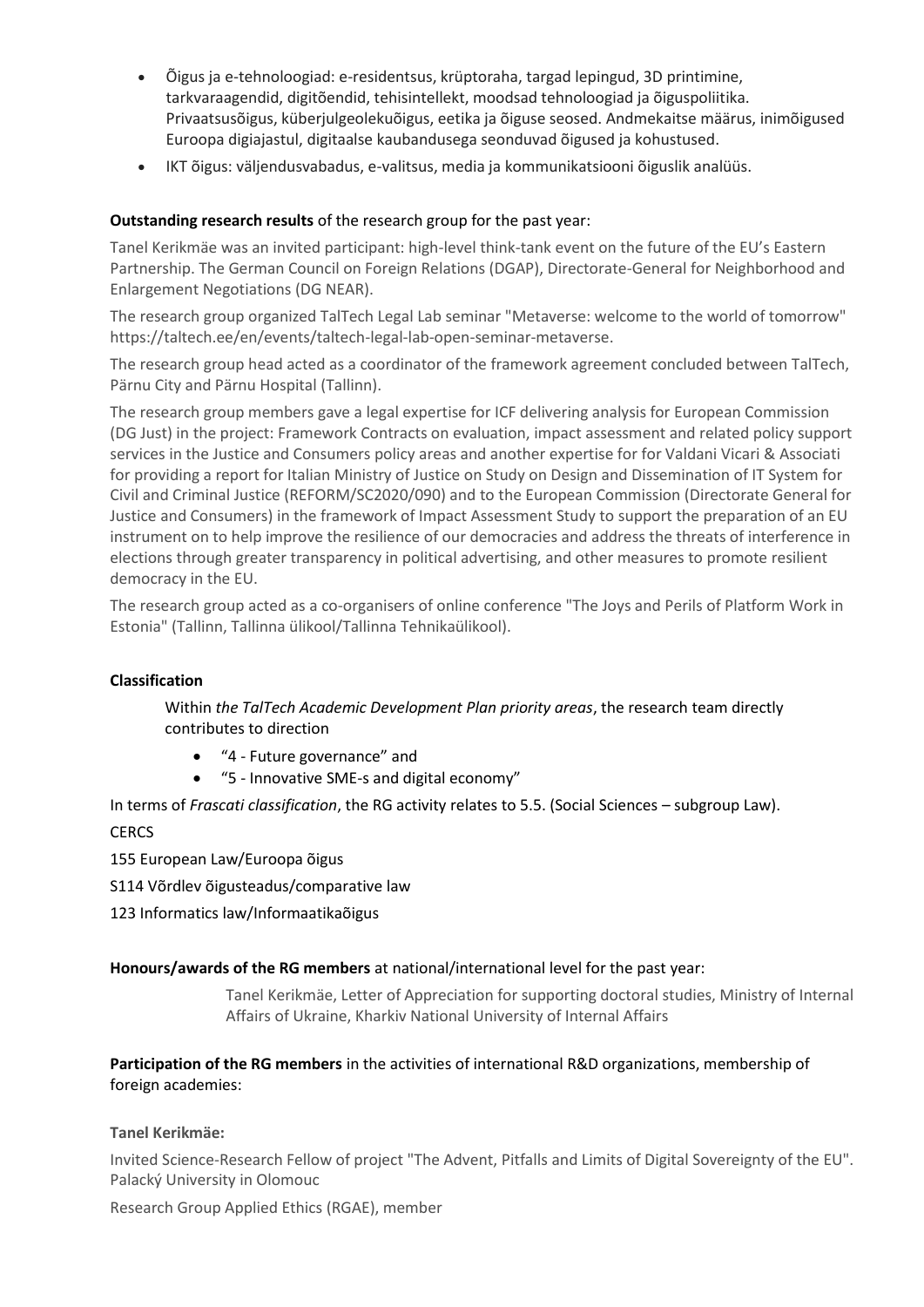Occupational Qualification Council of Protection of Property and Persons, member (appointed by Rector's Council). Competence areas: Justice and court system, Military services, Law enforcement, Borderguard, Emergency Aid Services, Security services, Prison management

Polish Law Review, member of scientific editorial board

Gerald of National Academy of Legal Sciences of Ukraine, member of editorial board

Member of the Advisory Council and Conference Board: EU Eastern Partnership from Capacities to Excellence, Strenghtening Research, Regional and Innovation Policies in the context of Horizon 2020, University of Latvia

National Academy of Legal Sciences of Ukraine, foreign member Doctor Honoris Causa, Jaroslav Mudryi National Law University Ho Chi Minh City University of Law / Université de Droit d'Hô-Chi-Minh-Ville, honorary professor International Association of Law Schools, member of Dean's Council Chief-editor, TalTech Journal of European Studies (Scopus indexed) Member of editorial board, Baltic Yearbook of International Law (Brill)

#### **Katrin Nyman Metcalf:**

Euroopa Kosmoseagentuur, Rahvusvaheliste suhete komisjoni esimees e-Riigi Akadeemia, Ekspert, uuringute juht

### **Archil Chochia:**

Member of the Academic Ethics Committee, Tallinn University of Technology Member of the editorial board, Vietnamese Journal of Legal Sciences Co-director of Master of Law programme, Caucasus University, Georgia Member of the editorial board, Visegrad Journal on Human Rights, Slovakia TalTech Journal of European Studies, managing editor

#### **Information on applied research** and development activities of the research group:

The research group members gave a legal expertise for ICF delivering analysis for European Commission (DG Just) in the project: Framework Contracts on evaluation, impact assessment and related policy support services in the Justice and Consumers policy areas and another expertise for for Valdani Vicari & Associati for providing a report for Italian Ministry of Justice on Study on Design and Dissemination of IT System for Civil and Criminal Justice (REFORM/SC2020/090) and to the European Commission (Directorate General for Justice and Consumers) in the framework of Impact Assessment Study to support the preparation of an EU instrument on to help improve the resilience of our democracies and address the threats of interference in elections through greater transparency in political advertising, and other measures to promote resilient democracy in the EU.

The research group conducted a study for Bolt Eesti AS on Employment status of [gig companies working](https://haldus.taltech.ee/sites/default/files/2021-10/Employment%20status%20of%20gig%20companies%20working%20force%20in%20EUEEA%20member%20states.pdf?_ga=2.176620005.1142398768.1643624937-1304841780.1643121972)  [force in EU/EEA member states.](https://haldus.taltech.ee/sites/default/files/2021-10/Employment%20status%20of%20gig%20companies%20working%20force%20in%20EUEEA%20member%20states.pdf?_ga=2.176620005.1142398768.1643624937-1304841780.1643121972)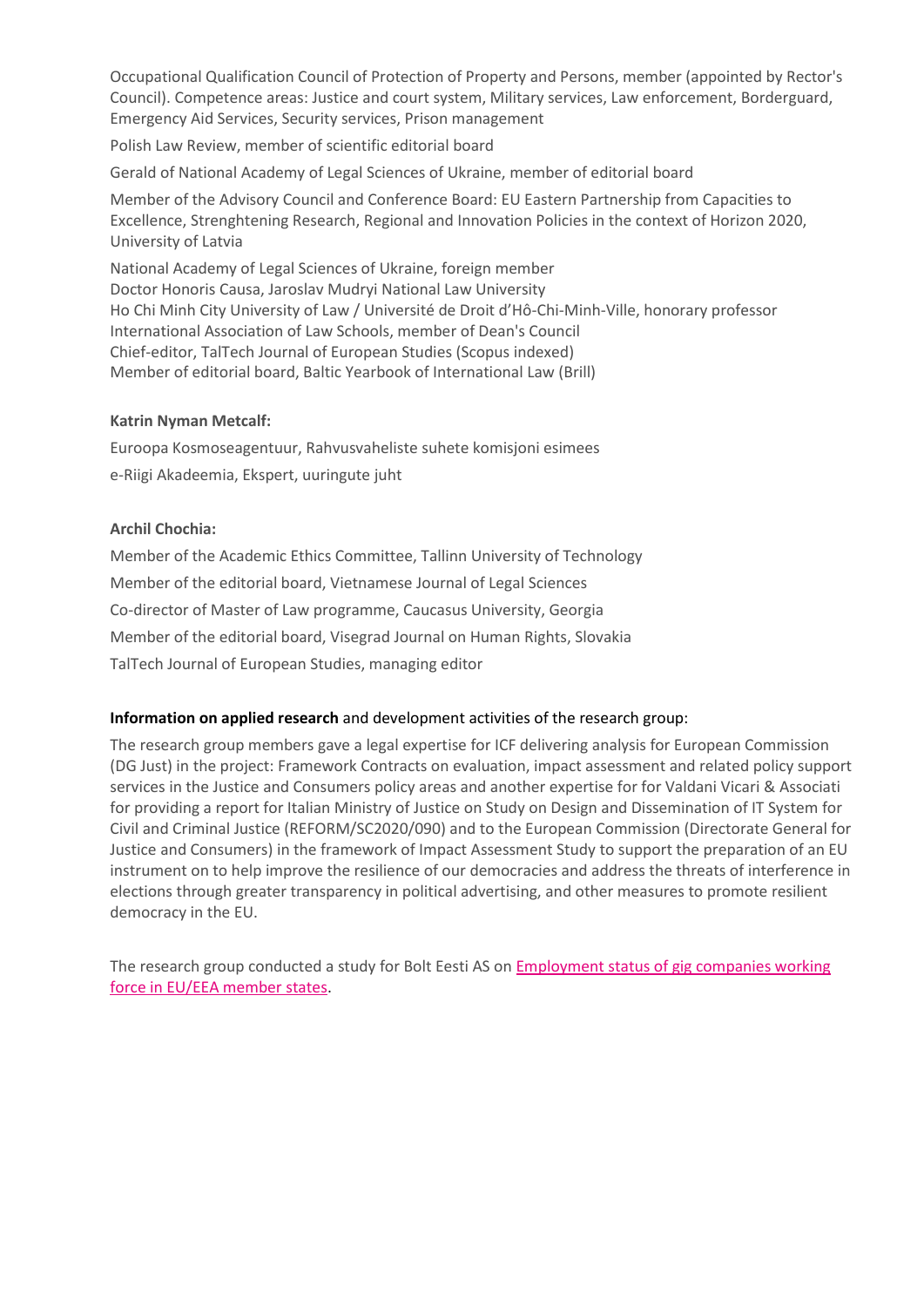# **2. Research Group "Private Law / Eraõigus"**

# **Staff**

RG head/uurimisgrupi juht: Dr. Thomas Hoffmann, LL.M., Tenured Assistant Professor, [thomas.hoffmann@taltech.ee](mailto:thomas.hoffmann@taltech.ee)

#### **Members**

Liikmed

Postdoctoral fellows: Dr. Agnes Kasper, Dr. Tatjana Evas-Peeters, Dr. Maria Claudia Solarte-Vasquez Doctoral students: Pawan Dutt, Alexander Antonov, Aleksi Kajander

### **Keywords on the research group's studies**

Märksõnad

Algorithm-based decision-making and civil liability, blockchain and smart contracts, legal frameworks for industry 4.0/IoT, Cyber Security, Consumer Law, mixed methodologies (human-computer interaction), mediated transaction design, Alternative dispute resolution methods (arbitration and mediation), Labour Law, Legal Tech

Algoritmidele baseeruvad otsustusmehhanismid ja tsiviilvastutus, plokiahel ja targad lepingud, õiguslik raamistik4.0/IoT majandusele, küberjulgeolek, tarbijakaitseõigus, hübriidmetoodika (inimese-arvuti koostöö aspektid), vahendatud ülekannete disain, alternatiivse vaidluste lahendamise meetodid sh arbitraaz, tööõigus, õiguse valdkonnas kasutatavad tehnoloogiad

**Overview of the competencies** of the research group

Kompetentsid

Eraõigus, fookusega eraõiguslikele õiguslikele suhetele digitaalsetes keskkondades, sotsiaalsete muutuste vajaduste kaardistamine ja õiguspoliitika soovitused.

Our research group is committed to producing ambitious cutting-edge work in the field of private law, having a special focus on private legal relationships in digital environments. Primarily designed to iteratively *develop expertise* on these matters, members of the research group aim to *share* and *disseminate* their work to complement legal and social discourses and, where identifiable and thus necessary, actualize societal change therein. We aim to *contribute* to international, European, national and regional debates on these matters, *address* traditional and novel legal problems with a varied toolbox of methods, and, where appropriate, based on developed expertise, propose nuanced policyrecommendations and context-specific legal advice.

We intend to achieve this by interdisciplinarity, scholarly thoroughness, and the courage to go beyond the mainstream of research in our discipline. Big data, IoT, AI and the respective legal interferences of their implementation and use in society form the core subject of our research, but we have also focused on legal implications of the Gig-economy, competition law and data governance issues in Smart Cities, digital evidence, online dispute resolution and LegalTech. Also research on HCI and HCI research methods, mixed research methodology, international business transactions international mediation forms an essential part of our competencies.<sup>1</sup>

The research group draws inspiration from interdisciplinary scholarships, thereunder Science and Technology Scholarship (STS) and incorporates elements of the Value-Sensitive Design framework into discussions on societally acceptable, inclusive, human-centric and thus innovative governance

<sup>&</sup>lt;sup>1</sup> See e.g. Solarte-Vasquez, M.C., Järv, N. and Nyman-Metcalf, K., 2016: Usability factors in transactional design and smart contracting. In *The Future of Law and eTechnologies* (pp. 149-176). Springer, Cham; Solarte-Vasquez, M.C. and Hietanen-Kunwald, P. have published in 2020 Transaction Design Standards for the Operationalisation of Fairness and Empowerment in Proactive Contracting, *International & Comparative Law Review/Mezinárodní a Srovnávací Právní Revue*, *20*(1) as well as Responsibility and Responsiveness in the Design of Digital and Automated Dispute Resolution Processes. In *23rd International Legal Informatics Symposium (IRIS 2020), University of Salzburg, Salzburg, Austria, February 27-29, 2020* (pp. 451-459), Weblaw.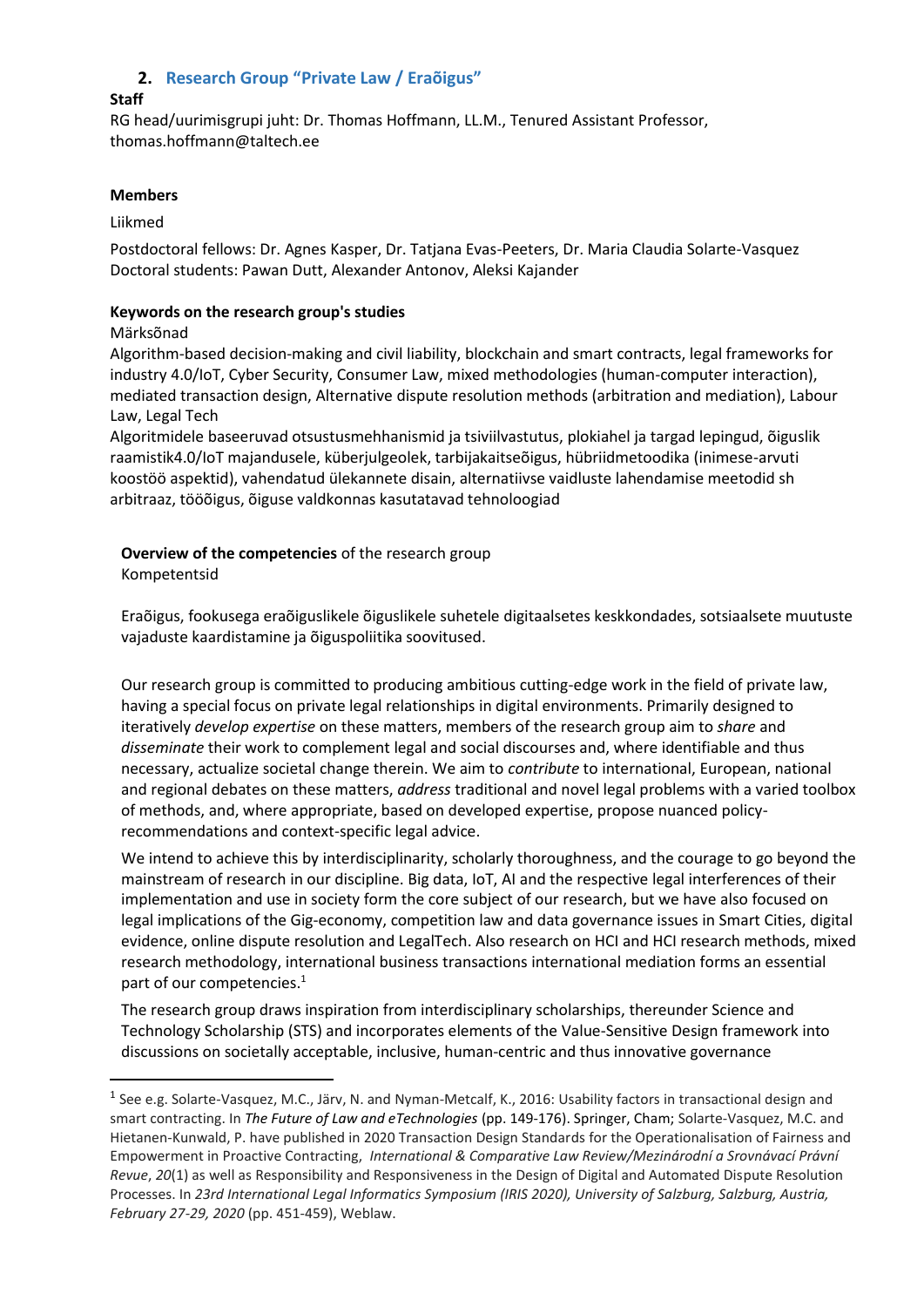mechanisms in private legal relationships. The main rationale underlying the research group's meetings is to iteratively reflect on how to configure private legal relationships so as to make them societally viable if not sustainable in a socio-ecological data-driven environment.

# **Outstanding research results** of the research group for the past year:

Our research group has recently co-authored the legal framework for autonomous intelligent technologies for the Estonian Government Office (EV Riigikantselei, Lep18096). Additionally, Tatjana Evas-Peeters has established a Civil liability regime for artificial intelligence on behalf of the European Parliament, and I myself have gathered evidence on ways to empower consumers to play an active role in the green transition by the Estonian example for the European Commission under EC tender JUST/2019/CONS/FW/CO01/0094 (2019/10) under framework contract JUST/2015/PR/01/0003/Lot 1 as well as analysed Estonian practices of distance marketing of consumer financial services (also for the European Commission) under EC tender JUST/2018/CONS/FW/CO01/0146 (2019/02).

Pawan Dutt has contributed in 2021 to the EU national report on the Legal Status of Information Society Service Providers in the Pre- and Post-CDSM Directive Era (Directive (EU) 2019/790)<sup>2</sup>.

# **Classification**

Within *the TalTech Academic Development Plan priority areas*, the research team directly contributes to direction

- "4 Future governance" and
- "5 Innovative SME-s and digital economy"
- a. In terms of *Frascati classification*, the RG activity relates to 5.5. (Social Sciences subgroup Law).
- b. The three subfields related to on terms of the *CERCS-classification* are
	- S123 (Informatics law) informaatikaõigus
	- S124 (IP Law) patendiõigus
	- S130 (Civil Law) eraõigus

**Honours/awards of the RG members** at national/international level for the past year:

- **→** Tabasalu Gümnaasium (Thomas, Aleksi, Pawan)
- ➔ Colombian War Academy (Escuela Superior de Guerra "General Rafael Reyes Prieto" (ESDEG), MariaC)
- ➔ Agnes Kasper ISACA CSX certificate 'Cybersecurity Fundamentals V3'

**Participation of the RG members** in the activities of international R&D organizations, membership of foreign academies:

- ➔ Ágnes:
	- o Member of European Artificial Alliance
	- o Member of research advisory group at Global Commission on the Stability of Cyberspace
- → MariaC:
	- o Member of the Centre of Military Doctrine Development of the Colombian Armed Forces research group from 2019
		- [\(https://scienti.minciencias.gov.co/gruplac/jsp/visualiza/visualizagr.jsp?nro=00000000](https://scienti.minciencias.gov.co/gruplac/jsp/visualiza/visualizagr.jsp?nro=00000000017828&fbclid=IwAR2EyraBstfGC4EAi46PaDICLcmPIoHFzcSNYHb4s-SAOLDHITdnJ6SZvVk) [017828\)](https://scienti.minciencias.gov.co/gruplac/jsp/visualiza/visualizagr.jsp?nro=00000000017828&fbclid=IwAR2EyraBstfGC4EAi46PaDICLcmPIoHFzcSNYHb4s-SAOLDHITdnJ6SZvVk).
- $\rightarrow$  Thomas:
	- o MLU Halle-Wittenberg, Faculty of Law, Visiting Professor;
	- o Hochschule Wismar, University of Applied Sciences: Technology, Business and Design, Faculty of Economics, Adjunct Professor;
	- o Al-Farabi Kazakh National University, Faculty of Law, Visiting Professor;

<sup>2</sup> Nemzeti jelentéstevő kutatói feladat ellátása a H2020 ReCreating Europe kutatási programban (Working Package 6) organised by University of Szeged, Faculty of Law and Political Sciences, Institute of Comparative Law and Legal Theory.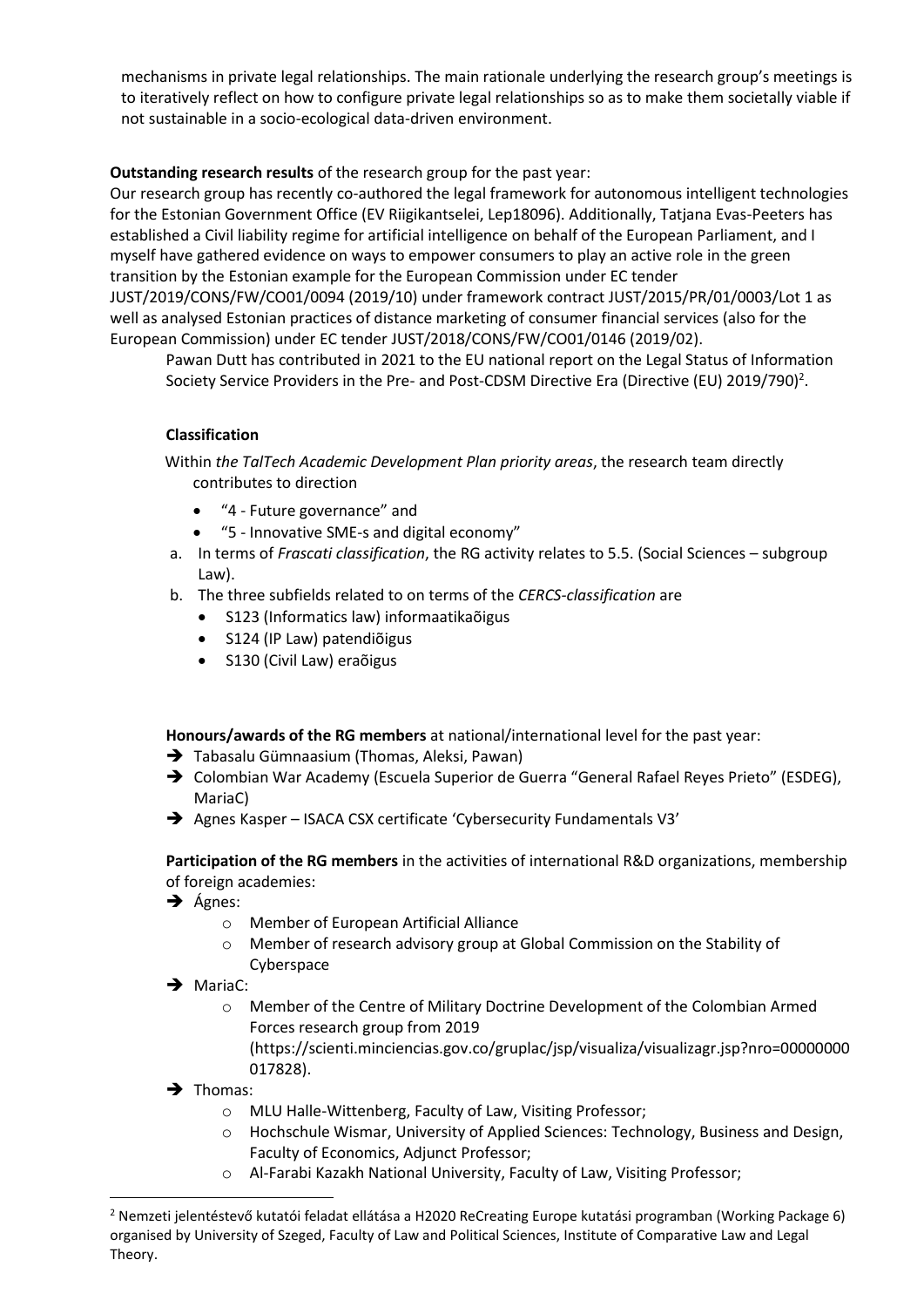- o Member of Wissenschaftliche Gesellschaft für Recht und Blockchain-Technologie e.V., Institut für Recht, Wirtschaft und Handel im Ostseeraum e.V., and Verein Ostrecht Kiel e.V.
- ➔ Pawan:
	- o Coordinator on behalf of TalTech for the European Patent Office and European Union Intellectual Property Office (sponsored Pan-European Seal Professional Traineeship Programme)
- **→** Alexander:
	- o Member of Association Internationale De Droit Pénal/International Association of Penal Law, Young Penalist (03/2020-03/2021)

**Information on applied research** and development activities of the research group:

- 8.1. applications in business, economics, society (references to projects, contracts, news, etc.);
- $\rightarrow$  Ágnes:
	- o has raised cyber awareness among students for Public Administrations within VERT20073 (together with Anna-Maria Osula),
	- o External expert for EUCybenet project
	- o Agnes Kasper and Aleksi Kajander contributed to the "Strateegilise TA tegevuse toetamine (RITA1)" project LSVOI19596 through an expert report on Cyber Security
- ➔ Maria:
	- o Private practice as mediator and in contract management
- ➔ Thomas:
	- o Of-counsel at bnt attorneys in CEE
	- $\circ$  Expert and secretary of the assessment committee for the accreditation of the study direction "law" for AIKA (Latvian Quality for Higher Education)
	- o Reviewer for Funding applications and the National Contest for University Students for ETAG (Estonian Research Council)
- ➔ Pawan:
	- o IP Law advisor for Indian media companies and internet streaming platforms
	- o Delivered online lecture on 6 December 2021 "Introduction to Patent Law under the European Patent Convention" to students of Georgian Technical University. (Tbilisi, Georgian Technical University, Georgian Technical University).
	- o 2021-2022 Delivered lectures on Intellectual Property Laws to students of international partner universities under the EuroTeQ Project (Tallinn, TalTech University, EuroTeQ-TalTech).
	- $\circ$  2021 "Tehisintellekt ja oigus" lecture presentation on 19th November, 2021, on Intellectual Property Rights for students of Tabasalu Gümnaasium (Tallinn, TalTech, TalTech and Tabasalu Gümnaasium).
	- o 2021 Speaker at III Autumn School of Law «The International Legal and National Mechanism for the Protection of the Individual, Civil Society and the State» at Kherson State University, Ukraine on the topic "Discussion of the European Union directives on the rights, duties and responsibilities of Internet intermediaries" (Kherson, Kherson State University, Historical and Legal Faculty).
	- o 2021 Speaker at Pan European Seal university information and consultation session for strengthening co-operation in IP awareness and IP education as part of the programme. (European Patent Office).
- → Alexander:
	- o Prospective) supervisor of selected TalTech Law School students at 'The Hague Inter-University Law Debate Tournament 2022'
	- o Selected, co-supervised and prepared TalTech Law School bachelor students for the Helsinki Information Law Moot 2022 (together with Aleksi Kajander)
	- o Reviewer for TalTech Journal of European Studies (TJES)
	- c. where the results of ongoing projects/contracts (developed technology, innovative solutions and competencies) can be applied.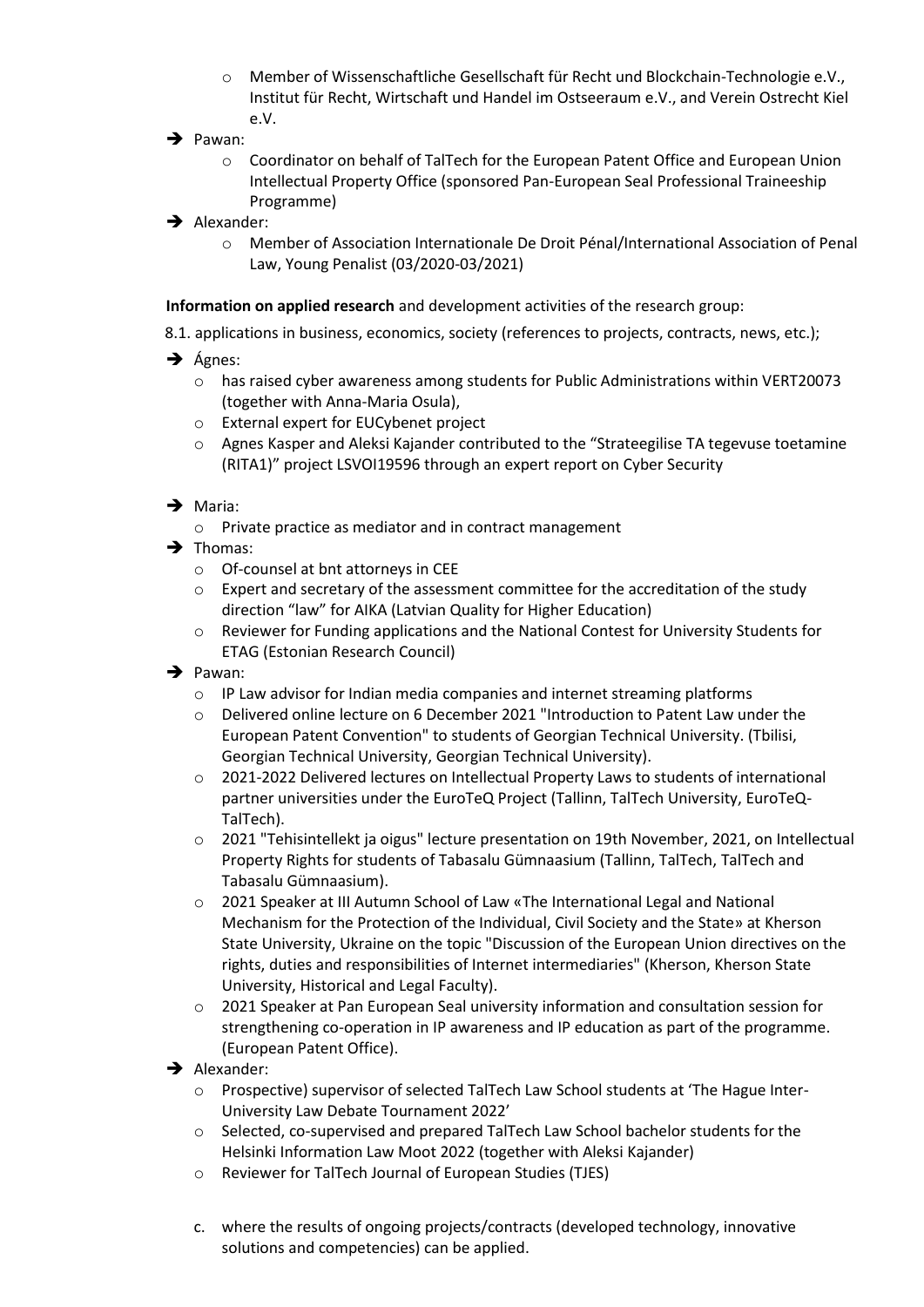- o Project "Kratt for Contracts" (Thomas)
- o development and testing of any product, service, interaction, process or system with legal relevance, specially contracts and dispute resolution strategies, Strategic contractual management (MariaC)
- o Legal advisory services in respect of digital IP law and legal implications for online platforms, internet service providers and internet users (Pawan)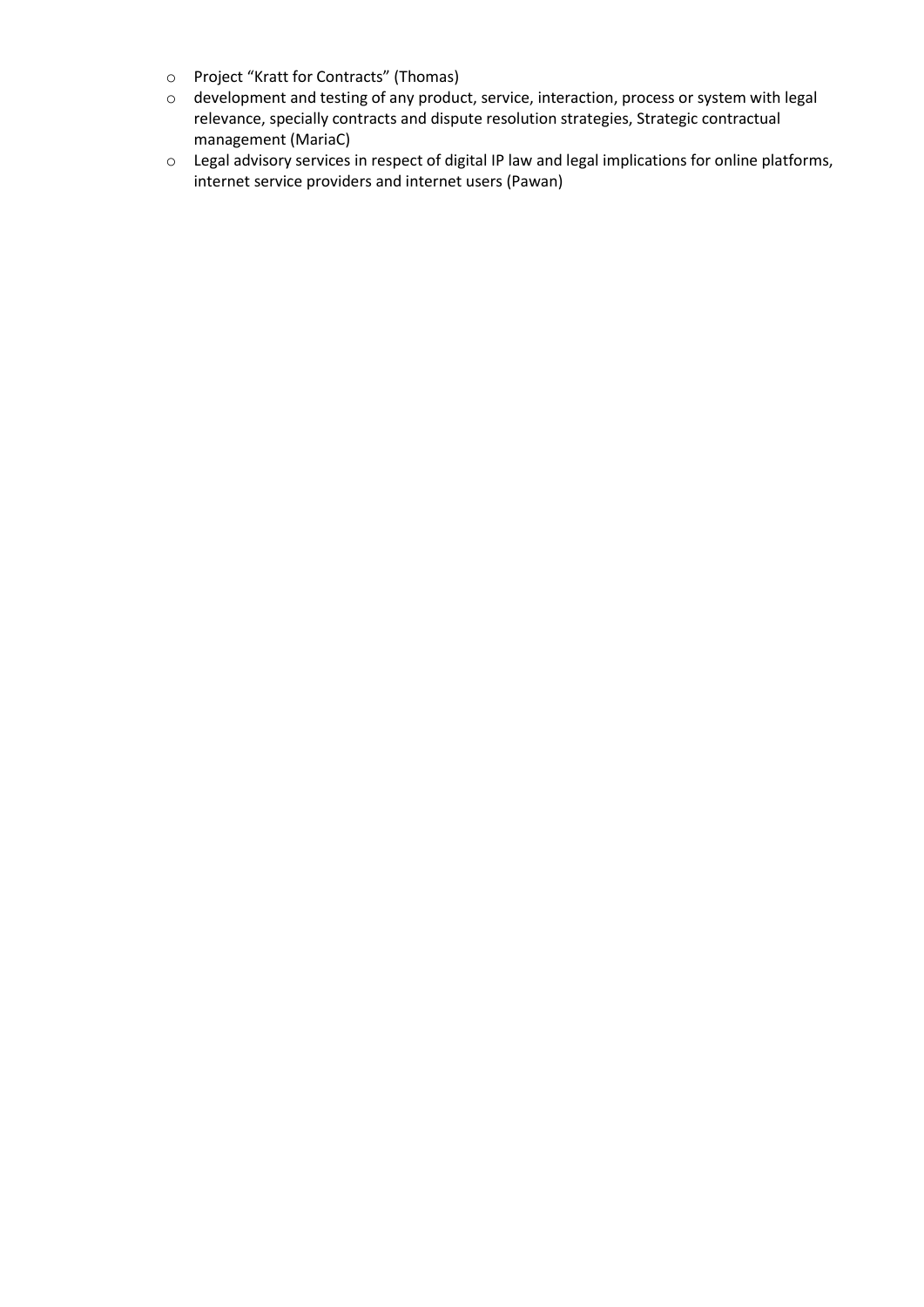# **2. UURIMISRÜHM Rahvusvahelised suhted, julgeolek, õigus ja tehnoloogia/International relations, security, law and technology**

Uurimisgrupi juht Dr. Holger Mölder +3725130764; TTÜ majandusteaduskonna õiguse instituudi dotsent; [holger.molder@taltech.ee;](mailto:holger.molder@taltech.ee) ORCID 0000-0003-2481-2735.

Members/liikmed: Antonius Notermans [\(0000-0002-0743-3234\)](https://orcid.org/0000-0002-0743-3234); David Ramiro Troitino [\(0000-0002-0542-](https://orcid.org/0000-0002-0542-5724) [5724\)](https://orcid.org/0000-0002-0542-5724); Abel Polese [\(0000-0003-3401-2192\)](https://orcid.org/0000-0003-3401-2192); Evhen Tsybulenko [\(0000-0003-4977-9441\)](http://orcid.org/0000-0003-4977-9441); Vlad Alex Vernygora [\(0000-0003-2614-892X\)](https://orcid.org/0000-0003-2614-892X); Peeter Müürsepp (omaette uurimissuund teadusajalugu ja teadusfilosoofia/history of science & philosophy of science) (0000-0002-5515-4918).

Märksõnad/keywords: Cyber and Information Security; International Relations and Technological Challenges; Economic Security; Political Economy; International Law; European Union; History of Science

Küber-ja informatsiooni julgeolek, rahvusvahelised suhted ja tehnoloogilised väljakutsed, majanduskik julgeolek, poliitökonoomia, rahvusvaheline õigus, Euroopa Liit, teaduse ajalugu

### Relevant Publications/olulised publikatsioonid:

- Mölder, H. (2021). Culture of Fear: the Decline of Europe in Russian political imagination. In: Krouwel, A.; Önnerfors, A. (Ed.). A Continent of Conspiracies: Conspiracy Theories in and about Europe (231−252). Abingdon-on-Thames, England, UK: Routledge. DOI: [10.4324/9781003048640.](https://doi.org/10.4324/9781003048640)
- Notermans, T.; Piattoni, S. (2021). Germany and Italy: Incompatible Varieties of Europe or Dissimilar Twins? German Politics. DOI: **[10.1080/09644008.2021.1890717](http://doi.org/10.1080/09644008.2021.1890717)**.
- Ramiro Troitiño, D.; Kerikmäe, T. (2021). Europe facing the digital challenge: obstacles and solutions. IDP Revista de Internet Derecho y Política, 34, 1−3. DOI: **[10.7238/idp.v0i34.393310](http://dx.doi.org/10.7238/idp.v0i34.393310)**.
- Kasper, A.; Vernygora, V. (2021). The EU's cybersecurity: a strategic narrative of a cyber-power or a confusing policy for a local common market? Cuadernos Europeos de Deusto, 65, 29−71. DOI: **[10.18543/ced-65-2021pp29-71](https://doi.org/10.18543/ced-65-2021pp29-71)**.
- Tsybulenko, Е.; Kajander, A. (2021). The Hybrid Arsenal of Russia's War against the Democratic World. In: Mölder, H. et al. (Ed.). The Russian Federation in the Global Knowledge Warfare: Influence Operations in Europe and Its Neighborhood (173−194). Cham: Springer. (Contributions to International Relations). DOI: **[10.1007/978-3-030-73955-3\\_9](https://doi.org/10.1007/978-3-030-73955-3_9)**.

Murru, S; Polese, A (2021). Resistances: Between Theory and the Field. Rowman and Littlefield.

Jakubik, M.; Müürsepp, P. (2021). From knowledge to wisdom: will wisdom management replace knowledge management? European Journal of Management and Business Economics. DOI: **[10.1108/EJMBE-07-2021-0219](http://dx.doi.org/10.1108/EJMBE-07-2021-0219)**.

# Projects/projektid:

VEU20036 "Nanseni pärand: rände -ja pagulasprobleemide lahendamine ja humanitaarabi" (1.01.2021−30.06.2022); Vastutav täitja: David Ramiro Troitiño; Tallinna Tehnikaülikool, Majandusteaduskond, Õiguse instituut ; Finantseerija: Euroopa Komisjon; Eraldatud summa: 100 000 EUR.

VFP20040 "Europaniseerumine läbi meedias kajastatud diskursuste ja avalikkuse tajude analüüs" (1.01.2021−31.12.2024); Vastutav täitja: Archil Chochia; Tallinna Tehnikaülikool, Majandusteaduskond, Õiguse instituut (partner); Finantseerija: Euroopa Komisjon; Eraldatud summa: 387 500 EUR. Põhitäitjad: Holger Mölder; David Ramiro Troitiño.

MINV21066 "Gruusia strateegiliste varade kindlustamiseks õigusliku raamistiku loomine" (1.09.2021−31.08.2023); Vastutav täitja: Archil Chochia; Tallinna Tehnikaülikool, Majandusteaduskond, Õiguse instituut (partner); Finantseerija: EV Välisministeerium; Eraldatud summa: 72 076 EUR. Põhitäitja: Holger Mölder.

VERT20073 "Küberteadlikud tudengid riigisektori jaoks" (1.12.2020−31.08.2023); Vastutav täitja: Anna-Maria Osula, Ágnes Kasper; Tallinna Tehnikaülikool, Majandusteaduskond, Õiguse instituut ; Finantseerija: Euroopa Komisjon; Eraldatud summa: 65 812 EUR. Põhitäitja: Holger Mölder; Täitja: Vlad Alex Vernygora.

VERT20066 "Liitreaalsus füüsikas õppuritele" (1.09.2020−31.08.2023); Vastutav täitja: Peeter Müürsepp; Tallinna Tehnikaülikool, Majandusteaduskond, Õiguse instituut (partner); Finantseerija: Euroopa Komisjon; Eraldatud summa: 28 227 EUR.